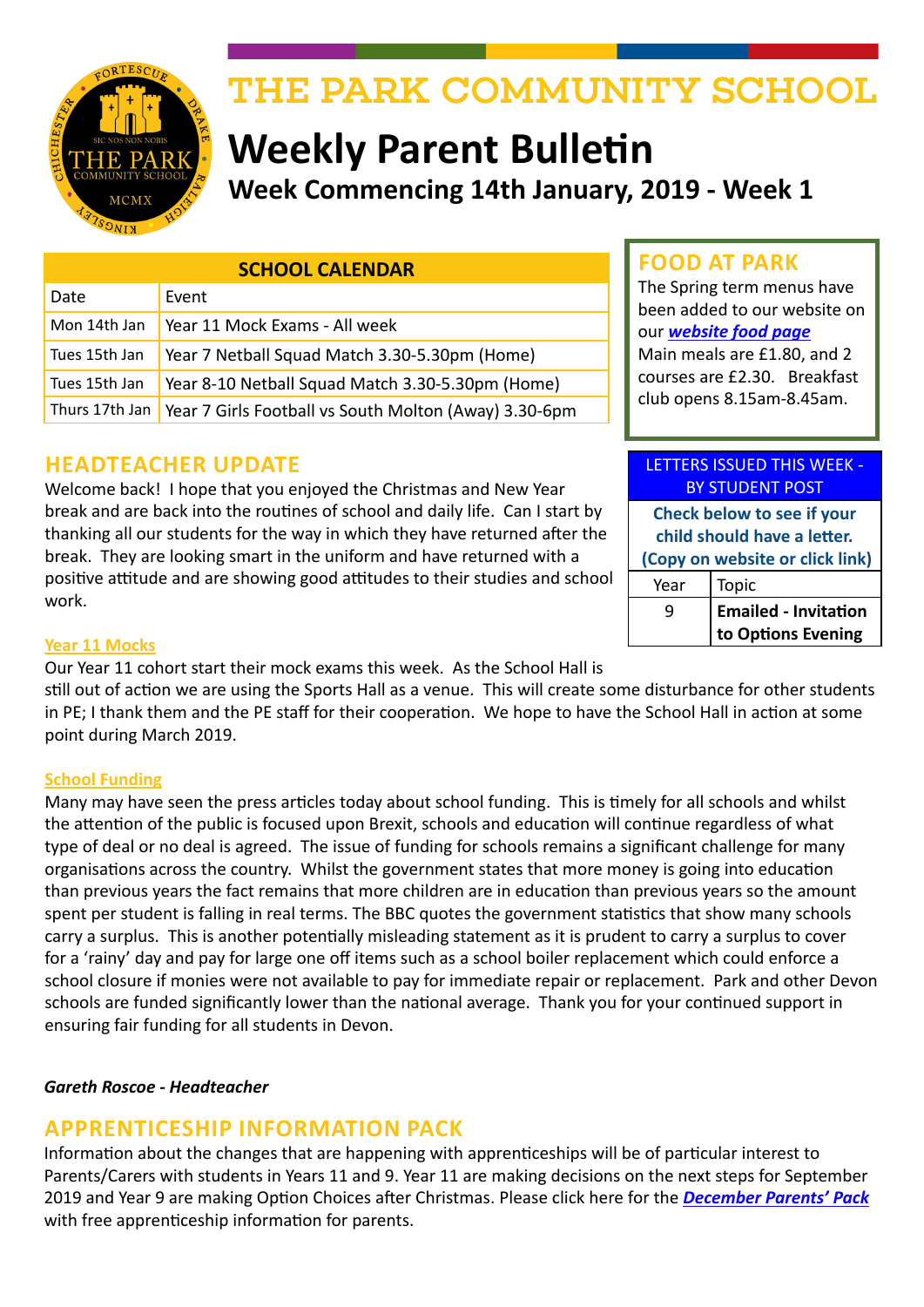# **Park Community School Year 9 Options Evening** 24th January, 2019 - 4.30pm to 6.30pm



## **YEAR 9 OPTIONS EVENING**

An email was sent on Friday 11th January to all Year 9 parents/carers inviting you to the Options Evening on Thursday 24th January from 4:30pm - 6:30pm. Could you kindly respond to the email to register your intention to attend.

There will be two scheduled talks about the options and the process by Mr Lewin and Mrs Mills at 4:45pm and 5:30pm in the Drama Studio.

All subjects will be represented and available to talk through the qualifications that they offer. The options booklet is available by clicking the above image. If you require a paper version please submit your request to Mrs Nicholson via email. knicholson@theparkschool.org.uk

## **PSHEE (PERSONAL SOCIAL HEALTH AND ECONOMIC EDUCATION)**

Personal, Social, Health and Economic Education is an important part of the curriculum for all students. There is a structured programme of personal and social development, encouraging healthy approaches to life, taught during Tutor time. The following topics will be covered on 19th December.

| <b>YEAR</b> | <b>TOPIC</b>                  |  |  |  |  |
|-------------|-------------------------------|--|--|--|--|
| Year 7      | Identity                      |  |  |  |  |
| Year 8      | The Law and You               |  |  |  |  |
| Year 9      | <b>Plastics and Pollution</b> |  |  |  |  |
| Year 10     | Pollitics                     |  |  |  |  |
| Year 11     | Revision                      |  |  |  |  |

*Anne Duthuit - PSHEE Coordinator*

## **5 THINGS PARENTS SHOULD KNOW ABOUT SCREEN TIME**

New research into screen time has just been published - but parents are still confused about how much is 'too much'. Parentzone have put together some sensible evidence-based ways to think about screen time limits. Click here to *[Find Out More](https://parentzone.org.uk/article/5-things-parents-should-know-about-screen-time?utm_source=Mailing%208%20Jan&utm_medium=email&utm_campaign=PZ%20screen%20time%20article)*

## **MATHS REQUEST FOR LEGO!**

Are you having a clear out of Lego or Duplo?

If so, would you be kind enough to donate it to the Maths department, to be used during some lessons? Donations can be dropped into the School Office.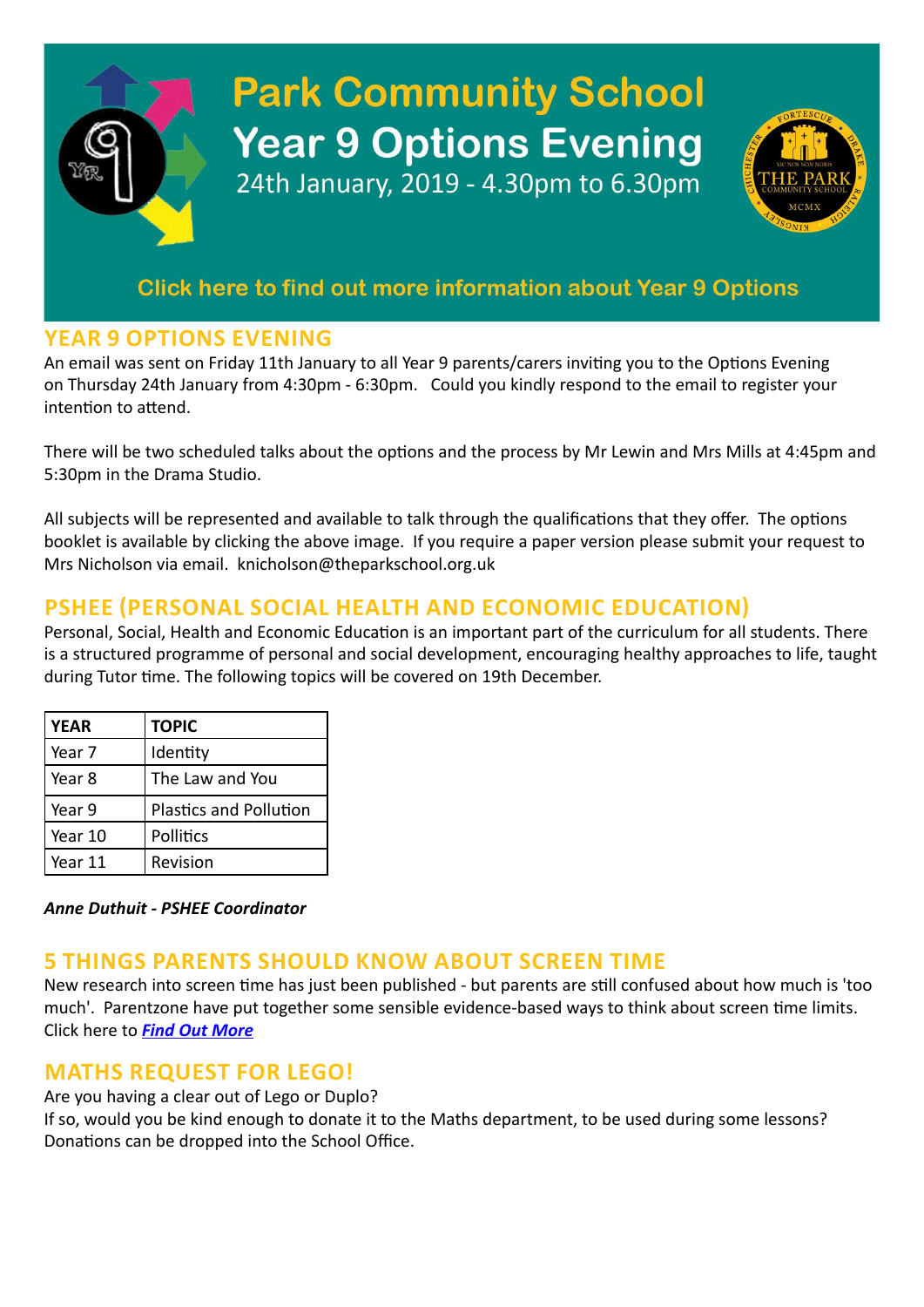#### **KS4 INFORMATION**

## **THE YEAR 11 MOCK EXAMINATION**

The *[Year 11 Mock Exam Timetable](http://www.theparkschool.org.uk/sites/default/files/Year11-Mocks-Jan19-Student-Version.pdf)* is available on the website, under the 'Events' menu and linked here. Please note that students must bring their own equipment as we are unable to supply spare stationery in the exam room, especially calculators and Maths instruments. A full list of necessary equipment (page 4), along with other essential information, is provided in the student *[Exam](http://www.theparkschool.org.uk/sites/default/files/Examination-Guidance-Booklet-2019.pdf)  [Guidance Booklet](http://www.theparkschool.org.uk/sites/default/files/Examination-Guidance-Booklet-2019.pdf)*, which was issued to every student. and also linked here, via our website.

#### **YEAR 11 REVISION SESSION TIMETABLE**

Please see link to the current *[Year 11 Revision](https://docs.google.com/document/d/1dNMh7-L1kyihGF64pufxK6rpksF0LmhP7VMcilHf7oM/edit?usp=sharing)  [Session Timetable](https://docs.google.com/document/d/1dNMh7-L1kyihGF64pufxK6rpksF0LmhP7VMcilHf7oM/edit?usp=sharing)*. This timetable has started, any future amendments will be uploaded on our website under the "Events" menu. It would be great if parents/carers could encourage their sons/daughters in Year 11 to attend these revision sessions.



#### **COLLEGE APPLICATION DEADLINE**

Reminder to Year 11 Parents/ Carers, applications for College courses close on 31st January 2019. However students really need to

apply this term as their mock exams are in January. If students need a careers interview or help with their application please contact Mrs Thomas (Careers Lead) at the school.

#### **Additional College Open Events**

Petroc Open Event - 22nd January 5-7.30pm Exeter College Open Event - 16th January 5-8pm

#### **YEAR 10 WORK EXPERIENCE**

Students that have not heard back from the employer they wrote to need to follow up with a phone call or email to see if they have a placement.

If the response is that the employer is unable to offer a placement this year then the student needs to apply to a different employer. Students have a good version of their letter which they can adapt. Students can access the database of employers who have offered work experience in the past for contact details.

*<http://devon.learnaboutwork.org>* Log In Details: School Name: The Park Community School User Name: Park Student Password: 2121

Students can send their applications themselves by any method, however I have received complaints from employers about students contacting via facebook so I would not recommend social media for an application.

Just as in the competitive job market, if parents have any personal contacts then do use them.

## **CAREERS ADVICE**

#### *[www.careerpilot.org.uk](http://www.careerpilot.org.uk)*

Careerpilot is an impartial website that will help parents/carers and students to explore further study and work options. There is helpful information when choosing options at 14 such as GCSE choices, exploring job sectors, identifying skills and creating a profile. All Year 9 students have used this website as part of the careers module leading up to their option choices after Christmas.

Year 11 students have used this website to look at their options at 16, subjects and the jobs they may lead to. Information about Higher Education is helping students make choices between BTES, A levels or Apprenticeship routes.

There is a Parent Zone section on the website to answer parents' questions about the choices available at 14, 16 and 18. Careerpilot has been developed by the University of Bath and is free to use.

*[www.parentzone.careerpilot.org.uk/parent](http://www.parentzone.careerpilot.org.uk/parent)*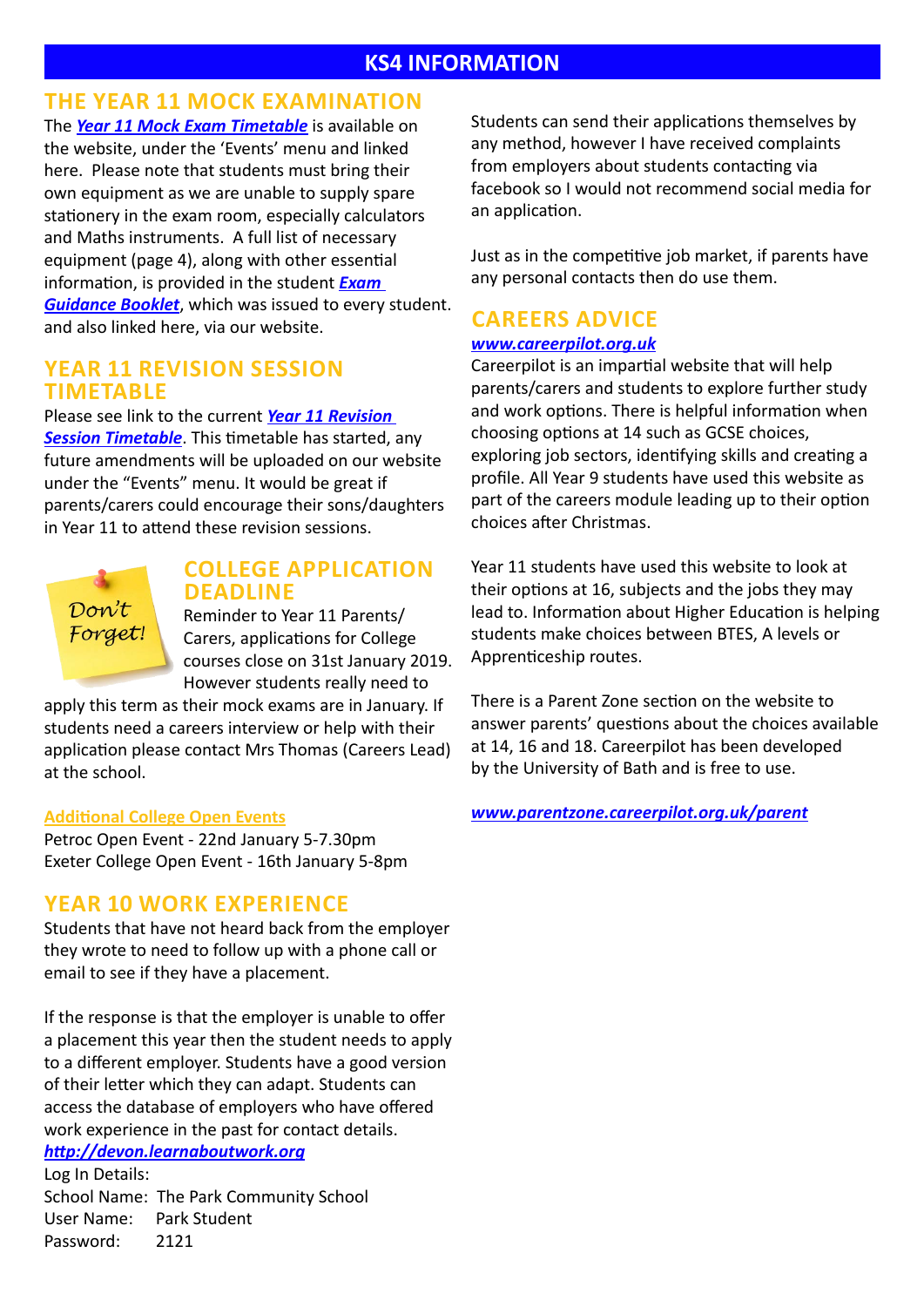## **PE KIT SUPPLIER UPDATE**

Tony Pryce Intersport will be closing its Barnstaple store shortly so we have purchased their remaining stock of Park PE Kit. This is now only available from the school office along with school house colour blouses and ties.

Purchases can be made in person during school opening hours (using cash/cheque made payable to 'The Park Community School'), or pay by card through 'click and collect' using Wisepay.

We are aware that some items are out of stock (particularly the smaller Raleigh polo shirts) and we have placed an order for more kit; however, this won't be available until June 2019. We apologise for any inconvenience.

| <b>PE KIT</b>                    |       |           | <b>Sizes</b>   |                               | <b>Colour</b>        |          |           |        | Price * |  |  |  |
|----------------------------------|-------|-----------|----------------|-------------------------------|----------------------|----------|-----------|--------|---------|--|--|--|
| <b>SMALLER SIZES</b>             |       |           |                |                               |                      |          |           |        |         |  |  |  |
| Polo Shirt                       |       |           | $3XS-S$        |                               | House colours        |          |           | £14.00 |         |  |  |  |
| Hoody                            |       |           | $3XS-S$        |                               | House colours        |          | £24.00    |        |         |  |  |  |
| <b>Reversible Rugby Top</b>      |       |           | $3XS-S$        |                               | House colours        |          | £19.00    |        |         |  |  |  |
| Short                            |       |           | $3XS-S$        |                               | <b>Black</b>         |          | £6.50     |        |         |  |  |  |
| <b>Skort</b>                     |       |           | $3XS-S$        |                               | <b>Black</b>         |          |           | £13.00 |         |  |  |  |
| <b>Socks</b>                     |       |           | <b>S&amp;M</b> |                               | <b>Black</b>         | £7.50    |           |        |         |  |  |  |
| <b>MEDIUM &amp; LARGER SIZES</b> |       |           |                |                               |                      |          |           |        |         |  |  |  |
| Leggings                         |       |           | $M-2XL$        |                               | <b>Black</b>         |          | £16.00    |        |         |  |  |  |
| Polo Shirt                       |       |           | $M-3XL$        |                               | House colours        |          | £18.00    |        |         |  |  |  |
| Hoody                            |       |           | $M-3XL$        |                               | House colours        |          | £30.00    |        |         |  |  |  |
| <b>Reversible Rugby Top</b>      |       |           | M-3XL          |                               | House colours        |          | £24.00    |        |         |  |  |  |
| Short                            |       |           | $M-3XL$        |                               | <b>Black</b>         |          | £8.00     |        |         |  |  |  |
| <b>Skort</b>                     |       |           | $M-3XL$        |                               | <b>Black</b>         |          | £16.00    |        |         |  |  |  |
| <b>Socks</b>                     |       |           | L-XL           |                               | <b>Black</b>         | £9.50    |           |        |         |  |  |  |
| <b>Blouses</b>                   |       |           |                |                               |                      |          |           |        |         |  |  |  |
| <b>Smaller Sizes</b>             |       |           | 28-34          |                               | <b>House Colours</b> |          |           | £8.00  |         |  |  |  |
| Larger Sizes                     |       |           |                | 36"46<br><b>House Colours</b> |                      |          |           | £11.00 |         |  |  |  |
| <b>Ties</b>                      |       |           |                |                               |                      |          |           |        |         |  |  |  |
| <b>One Size</b>                  |       |           | n/a            |                               | <b>House Colours</b> |          |           |        | 3.50    |  |  |  |
| <b>Size Guide</b>                | 3XS   | 2XS       | <b>XS</b>      | $\mathsf{S}$                  | M                    | L        | <b>XL</b> | 2XL    | 3XL     |  |  |  |
| Footwear UK sizes                |       |           |                | $12-3$                        | $3 - 6$              | $7 - 11$ | $12+$     |        |         |  |  |  |
| Chest (Inches)                   | 28-30 | $30 - 32$ | 32-34          | 34-36                         | 36-38                | 40-42    | 42-44     | 44-46  | 46-48   |  |  |  |
| Waist (Inches)                   | 22    | 23        | 24             | 26                            | 28                   | 30       | 32        | 34     | 36      |  |  |  |

## **Park Uniform Price List and Size Guide**

\*Prices reviewed annually and subject to change in the Summer Term

Blazer, trousers, skirts, Bermuda shorts and boys shirts are still available for purchase from Samuel Dawes, Cross Street, Barnstaple, Telephone 01271 342139, Email: sales@samdaw.co.uk.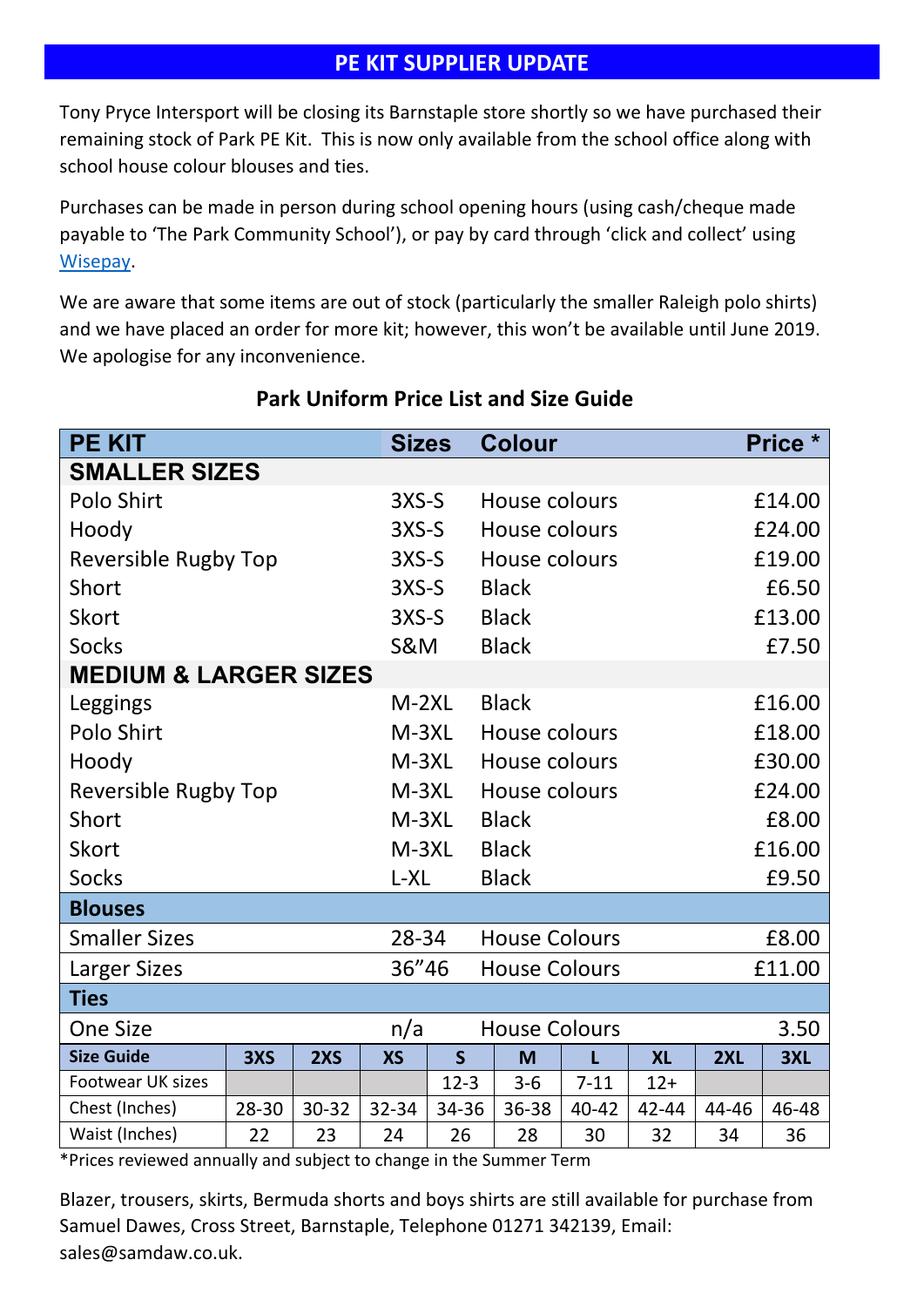## **SCHOOL TRIPS**

#### **TORQUAY RESIDENTIAL**

A space has become available on the Torquay residential. Barton Hall is a Residential Centre in Torquay run by PGL Travel Ltd. which caters specifically for school groups.

Activities will range from, high ropes, climbing, abseiling, aeroball, canoeing and quad biking and many others. The cost of the experience will be £250. This includes return coach travel, all tuition, food, qualified instructor supervision, an evening entertainment programme and accommodation for two nights. If your child would like to attend, they should collect a letter from Pupil Reception.

## **BARCELONA TRIP**

Could parents/carers please ensure you return the completed trip forms as soon as posssble.

## **MADRID TRIP - YEAR 9 AND 10**

There are spaces available for the GCSE Spanish trip to Madrid, 14th - 17th February 2020. The trip is a fantastic opportunity to practise listening and speaking in Spanish as well as experiencing the culture of this historic and interesting capital city. The trip is open to any Year 10 students who currently study Spanish, or Year 9 students who are hoping to study GCSE Spanish. Please see Miss Harvey in MFL1, or email aharvey@theparkschool.org.uk if interested. Spaces will be open for a limited time.

## **NEW YORK JULY 2020**

For those that missed the New York Information evening, please see link to the *[New York 2020](http://www.theparkschool.org.uk/sites/default/files/NewYorkMeetingPowerPoint-July2020.pdf)  [Presentation](http://www.theparkschool.org.uk/sites/default/files/NewYorkMeetingPowerPoint-July2020.pdf)*

Students who are interested in the trip can pick up a letter from Miss Vidler or a link is provided here - *[New York Letter](http://www.theparkschool.org.uk/sites/default/files/New-YorkPaymentPlanItinerary2020.pdf)*

A non-refundable deposit is required by **14th January** for £200. If the trip is oversubscribed, students will be randomly selected to receive a place.

#### **SKI 2019**

All students going on the Ski Trip 2019 should return the Ski Trip forms as soon as possible. Any parent/ carer who missed the Ski Trip Information meeting would have missed collecting several forms issued during the evening, we have sent forms to those parents directly by post.

## **LONDON EXPRESSIVE ARTS TRIP**

Could parents/carers please ensure they pay the second instalment of £40 (due 3/12/18) as soon as possible.

Please see attached *[copy of trip letter](http://www.theparkschool.org.uk/sites/default/files/London%20Payments.pdf)* for more information about payments.

#### *Mrs Phillips - Head of Art and Photography*

## **POLAND TRIP - YEAR 9 AND 10**

On 14th February 2020, we plan to take a group of students from current Year 9 and Year 10 to Krakow, in Poland.

We will be visiting the Jewish Quarter, Kazimierz, to learn about and witness some of the devastation caused by the Holocaust. We will visit the Schindler Factory Museum that tells the story of Krakow between 1939-1945 and the life of Oskar Schindler who saved the lives of thousands during this time. We will also visit the Galicia Jewish Museum which commemorates victims of the Holocaust and celebrates Jewish culture. All of these excursions include a guide. The main reason, however, for choosing Krakow is for students to visit Auschwitz-Birkenau, the largest of the Nazi concentration and death camps, many parts of which are almost perfectly preserved along with incredibly moving displays of post-camp relics. Students will be given a 3.5 hour guided tour.

We still have places available for this trip. If interested, please print the attached *[Poland letter](http://www.theparkschool.org.uk/sites/default/files/Poland-letter-2018.pdf)* and return the completed form by **Friday 18th January.**

*Mrs Flesher/Mr Griffiths*